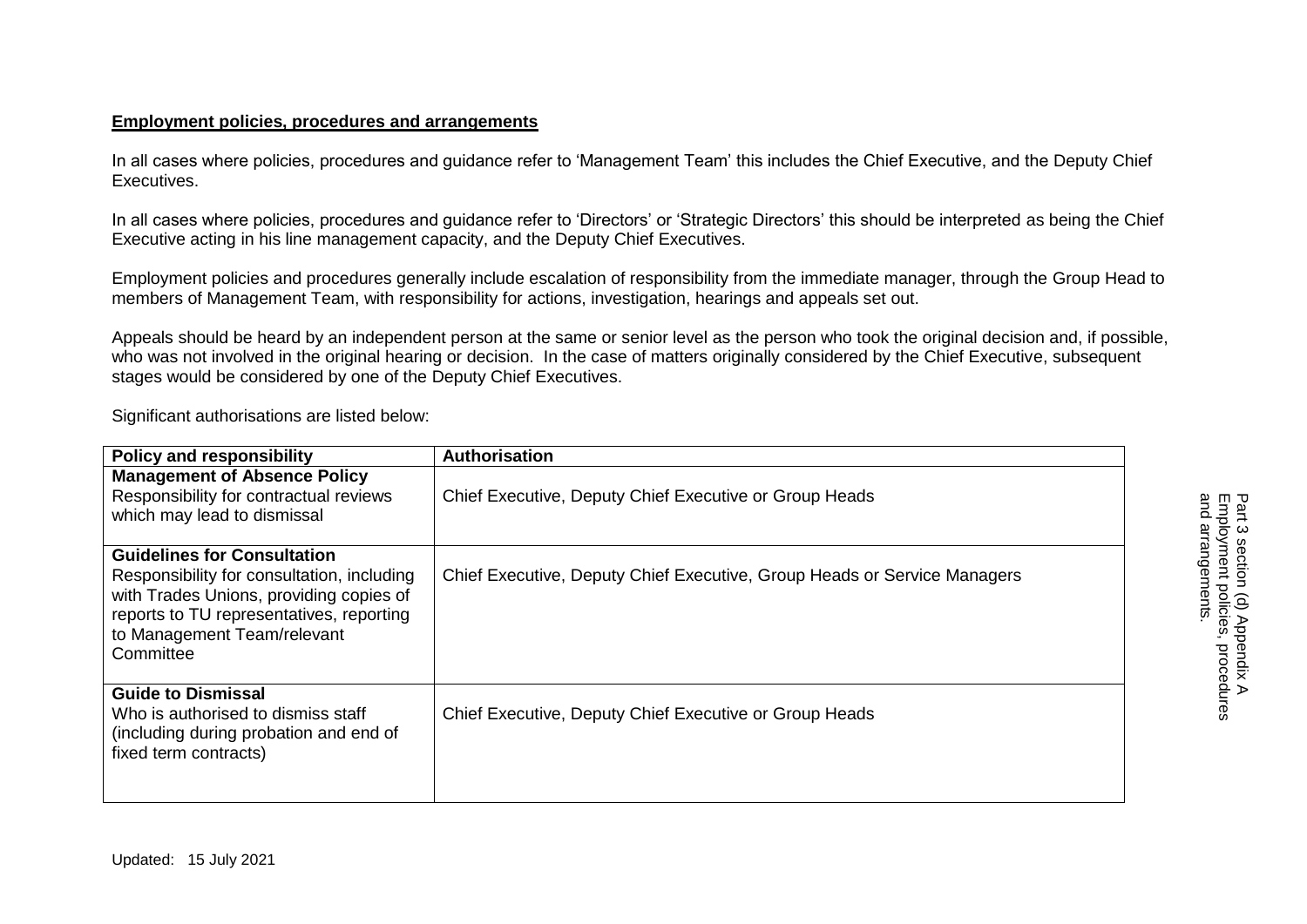| <b>Policy and responsibility</b>                                                                                                                                            | <b>Authorisation to be</b>                                                                                                                                                                                                                      |
|-----------------------------------------------------------------------------------------------------------------------------------------------------------------------------|-------------------------------------------------------------------------------------------------------------------------------------------------------------------------------------------------------------------------------------------------|
| <b>Disciplinary Procedure</b><br>Suspension<br>1.<br>Nominating independent<br>2.<br>managers to act as Chair of<br>Disciplinary panel<br>3. Dismissal                      | 1. Chief Executive, Deputy Chief Executives and Group Heads<br>2. Chief Executive, Deputy Chief Executives, Group Heads and Service Manager for<br>services without a Group Head<br>3. Chief Executive, Deputy Chief Executives and Group Heads |
| <b>Employment Continuity Policy</b><br>Redundancy selection criteria<br>1.<br>2. Appeals against selection                                                                  | 1. Appropriate Group Head and/or Chief Executive / Deputy Chief Executive<br>2. Chief Executive or Deputy Chief Executive as appropriate                                                                                                        |
| Grievance procedure<br>Appeals against response to grievances                                                                                                               | Chief Executive, Deputy Chief Executives or Group Head as appropriate                                                                                                                                                                           |
| <b>Dealing with Harassment and Bullying</b><br>Nominating a manager to investigate<br>complaints and considering reports after<br>investigation to decide on further action | Chief Executive, Deputy Chief Executives or Group Head as appropriate                                                                                                                                                                           |
| <b>Homeworking Policy</b><br>1. Homeworking<br>Homeworking as regular part of<br>2.<br>working week<br>3. Homeworking for Group Head                                        | 1. Group Head or Service Manager for services without a Group Head<br>2. Group Head or Service Manager for services without a Group Head<br>3. Chief Executive, Deputy Chief Executive as appropriate                                           |

| <b>Policy and responsibility</b>           | <b>Authorisation</b>                                                                                                                                                     |
|--------------------------------------------|--------------------------------------------------------------------------------------------------------------------------------------------------------------------------|
| <b>Re-grading Procedure</b>                |                                                                                                                                                                          |
| Management review of grades                | Group Heads or Service Manager to discuss with Chief Executive, or Deputy<br>Chief Executive as appropriate, with report to Management Team if<br>recommending upgrading |
| Regrading vacant posts to a<br>lower grade | 2. Chief Executive, or Deputy Chief Executive as appropriate                                                                                                             |